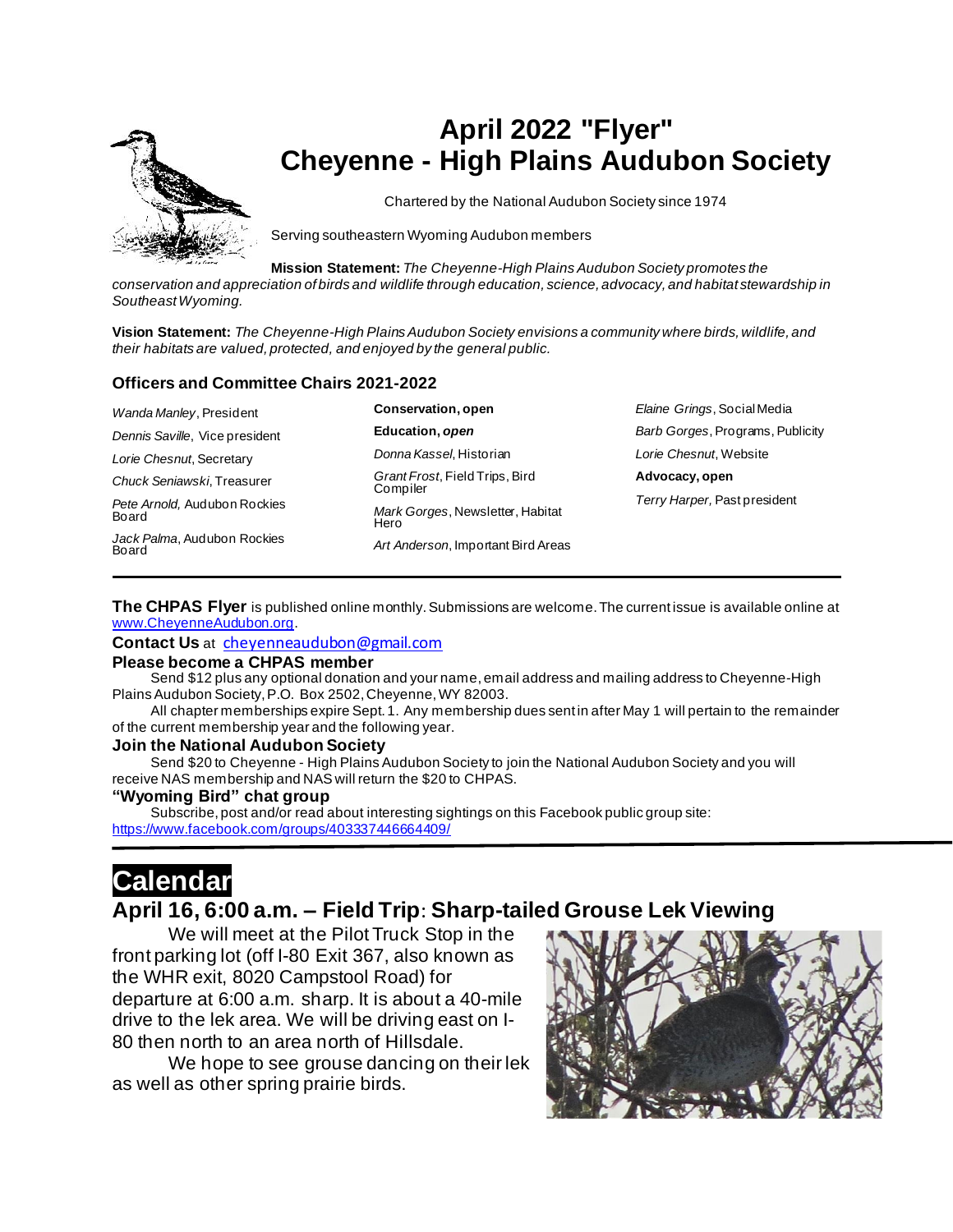We will carpool to the lek site as much as possible to keep the number of vehicles to a minimum. The outing will be about three hours, so we should be back to the truck stop by 9 a.m.

If you are interested in going, contact Grant Frost, 307-343-2024, so that he has a list of those expected and can let you know if the plans change for any reason.

## **April 19, 7:00 p.m. – Program: "Greater Sage-Grouse - The Largest Conservation Effort in U.S. History: The Ups and Downs," given by Daly Edmunds, Audubon Rockies policy and outreach director, and Vicki Herren, retired Bureau of Land Management national sage-grouse coordinator.**

Cottonwood Room at the Laramie County Library, 2200 Pioneer Ave. It can also be accessed virtually by using this Zoom link:

<https://us02web.zoom.us/j/81967041936?pwd=cjNvVTlSeWRGOXFLZUNYcVREaG9mQT09>

The bird's biology and management will be discussed, including recent science that shows alarming declines and the Bureau of Land Management's latest management efforts.

Greater Sage-Grouse are found across 11 western states in North America's largest but often overlooked ecosystem, shrub steppe, with Wyoming containing the largest share of birds. This inconspicuous lekking species was once so prevalent that they fed many pioneers during their grueling westward journeys.



# **April 26, 6:30 p.m. – Board Meeting**

Contact Wanda Manley, *cheyenneaudubon@gmail.com*, if you would like to participate in helping to plan chapter activities.

# **April 29, 8:00 a.m. – Country Club Bird Survey**

Contact Chuck Seniawski to take part or to be on his email notice list: 307-638-6519 or [chuckski@aol.com.](mailto:chuckski@aol.com) The count will start in the County Clubhouse's main parking lot.

## **April 29, 7:00 p.m. – "Bird Photography Using Blinds with Elizabeth Boehm"**

Trout Room of the Wyoming Game and Fish Department headquarters at 5400 Bishop Road.

Award-winning Pinedale, Wyoming, wildlife photographer Elizabeth Boehm will be presenting a free talk open to the public. She will discuss different blinds and how to position, set up and use them as well as blind etiquette. She will end with a slide show of her photography. Samples of her work will be available for purchase.



*Redheads eat submerged vegetation and invertebrates. Photo by Elizabeth Boehm*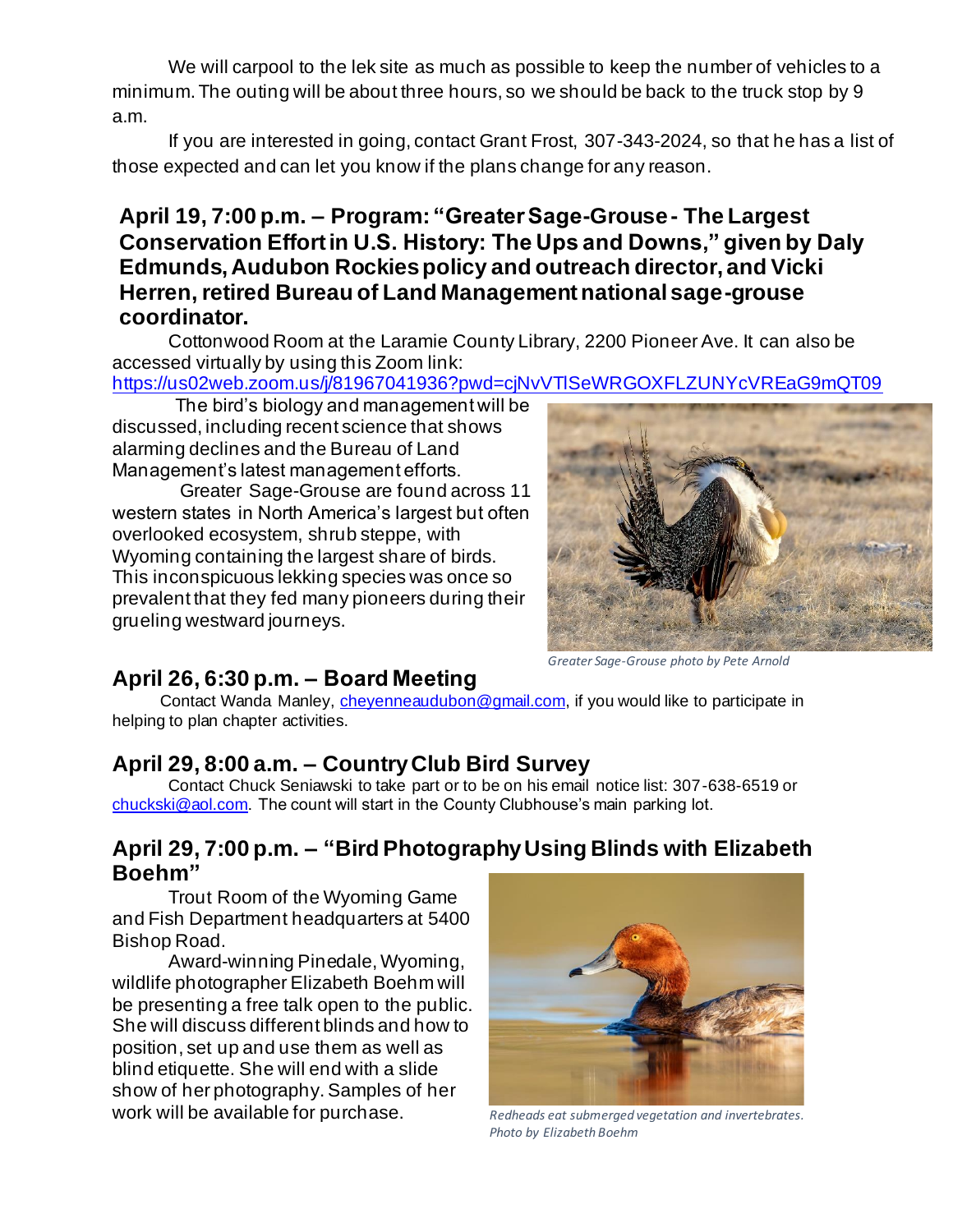Elizabeth Boehm has been photographing birds for more than 20 years and spends most of her time exploring and birding Sublette County, Wyoming. She is always seeking unique images of birds and wildlife in a natural setting. Using blinds, her goal is to be able to approach her subject a bit closer and to capture natural behavior.

She is an award-winning photographer having placed in the Top 10 photos in the North American Nature Photography Association Showcase, first place in the 2019 National Audubon professional bird photo contest, and grand prize in the Wyoming Wildlife Photo Competition along with numerous images published in books and magazines.

## **April 30, 7:00 a.m. Free Workshop: "Bird Photography Using Blinds Demonstrations with Elizabeth Boehm"**

Cheyenne Botanic Gardens' Paul Smith Children's Village, 710 S. Lions Park Drive.

Award-winning Pinedale, Wyoming, wildlife photographer Elizabeth Boehm will be presenting a free demonstration open to the public. Boehm will demonstrate various kinds of blinds at the She will discuss any other tools needed for comfort and working with the weather conditions.

 "As wildlife photographers, we need to be able to conceal ourselves from our photo subjects to catch natural behavior.



*Photo courtesy Elizabeth Boehm*

A variety of blinds can be used to bring the photographer a bit closer without flushing or disturbing the intended bird/wildlife," Boehm said.

## **April 30, 10 a.m. – 3 p.m. – Spring Bird Identification: "Meet the Birds!" a class for adults and children 12 and older**(Bring your own lunch)

Cheyenne Botanic Gardens Paul Smith Children's Village and Lions Park (Some walking included)

**Registration required: \$15 via Cheyenne Botanic Gardens.** Class limited to 40 participants. Registration is required via [https://bpt.me/5390763](https://nam12.safelinks.protection.outlook.com/?url=https%3A%2F%2Fbpt.me%2F5390763&data=04%7C01%7C%7C1103e411acbe41f1e73608d9fbc2f76f%7C84df9e7fe9f640afb435aaaaaaaaaaaa%7C1%7C0%7C637817637073601469%7CUnknown%7CTWFpbGZsb3d8eyJWIjoiMC4wLjAwMDAiLCJQIjoiV2luMzIiLCJBTiI6Ik1haWwiLCJXVCI6Mn0%3D%7C3000&sdata=5dTrMZLYy1r%2FbhVnGCsvXJjLpqJAkuHiEo1rdzb66Os%3D&reserved=0) or the Botanic Gardens.

Just before the peak of migration, let Cheyenne Audubon members introduce you to 50 of our local birds. A combination of classroom discussion and short walks into Lions Park, a Wyoming Important Bird Area, with borrowed binoculars or your own, will make spring so much more interesting for you.

## **May 14 – World Migratory Bird Day**

# **May 21 – Annual Cheyenne Big Day Bird Count**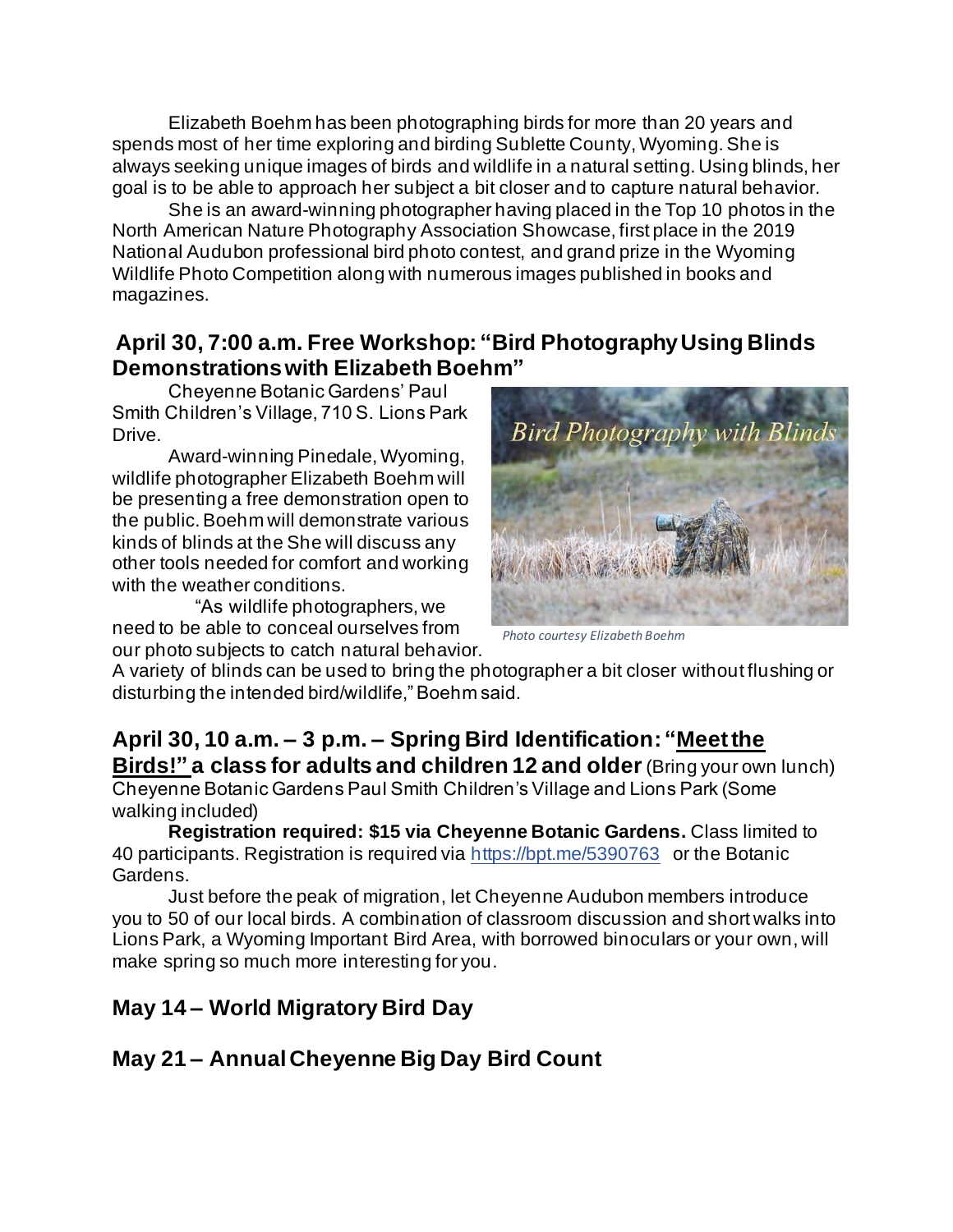## **June 10-12 – 2022 Wyoming BioBlitz at Guernsey State Park**

Join Audubon Rockies (one of the co-sponsors of the BioBlitz) at Guernsey State Park this year to discover this Wyoming gem, survey wildlife, and have a blast with your family and friends! Registration information coming soon.

The Wyoming BioBlitz is a one-of-a-kind opportunity for families, students, and all nature-lovers to learn about plants and wildlife and help scientists survey them. During this weekend-long event, participants will team up with biologists to search for and document as many plants and animals as possible at Guernsey State Park.

For more information and the full schedule go to: <https://rockies.audubon.org/naturalist/wyoming-bioblitz>

# **Chapter News**

## **Chapter President's message**



Hello Spring!!

We had a fairly mild winter, but the oscillations of spring weather are a welcome change. We're back on Daylight Savings Time (I wish they would make that a permanent situation) and I love the longer afternoons and evenings now.

The western wheatgrass is greening up, the hollyhocks have a nice basal rosette going and there are birds at the feeders all day now. It's a cacophony when the red winged blackbirds show up in the morning.

There are usually 25-50 males at a time and they fill the cottonwoods and the buffalo berry near the feeders. They eat, some drink, then leave, and another set arrives. This goes on until early afternoon, and then they are all gone.

CHPAS has received the first of two payments from the ChangeX grant, and the seeder and the native forb (wildflower) seed have been ordered. The Laramie County Conservation District will be handling the seeding in the county, but we are looking for a few small locations in Cheyenne for native wildflower plantings. If you have a location in mind, please send us an email and we will look into it. [See Barb's article in the Habitat Hero section below.]

I had an opportunity to participate in the Alberta Native Plant Council annual workshop, via Zoom. Wow!! It was an excellent value at \$20 for the day. They are about a thousand miles north of us, but we are about 3000' feet higher in elevation. The native plant lists look very similar. If you have an interest in native plants, I would put a reminder in your calendar for next March and check out the agenda for their next conference.

Until next month…. Wanda CHPAS President

*Cheyenne - High Plains Audubon Society logo, Mountain Plover, drawn by Michelle LaGory.*

### **March Program Recap - Salamander is guest at March chapter meeting**

*Coming up: Salamander Saturday, April 9, at UW's Berry Center* By Barb Gorges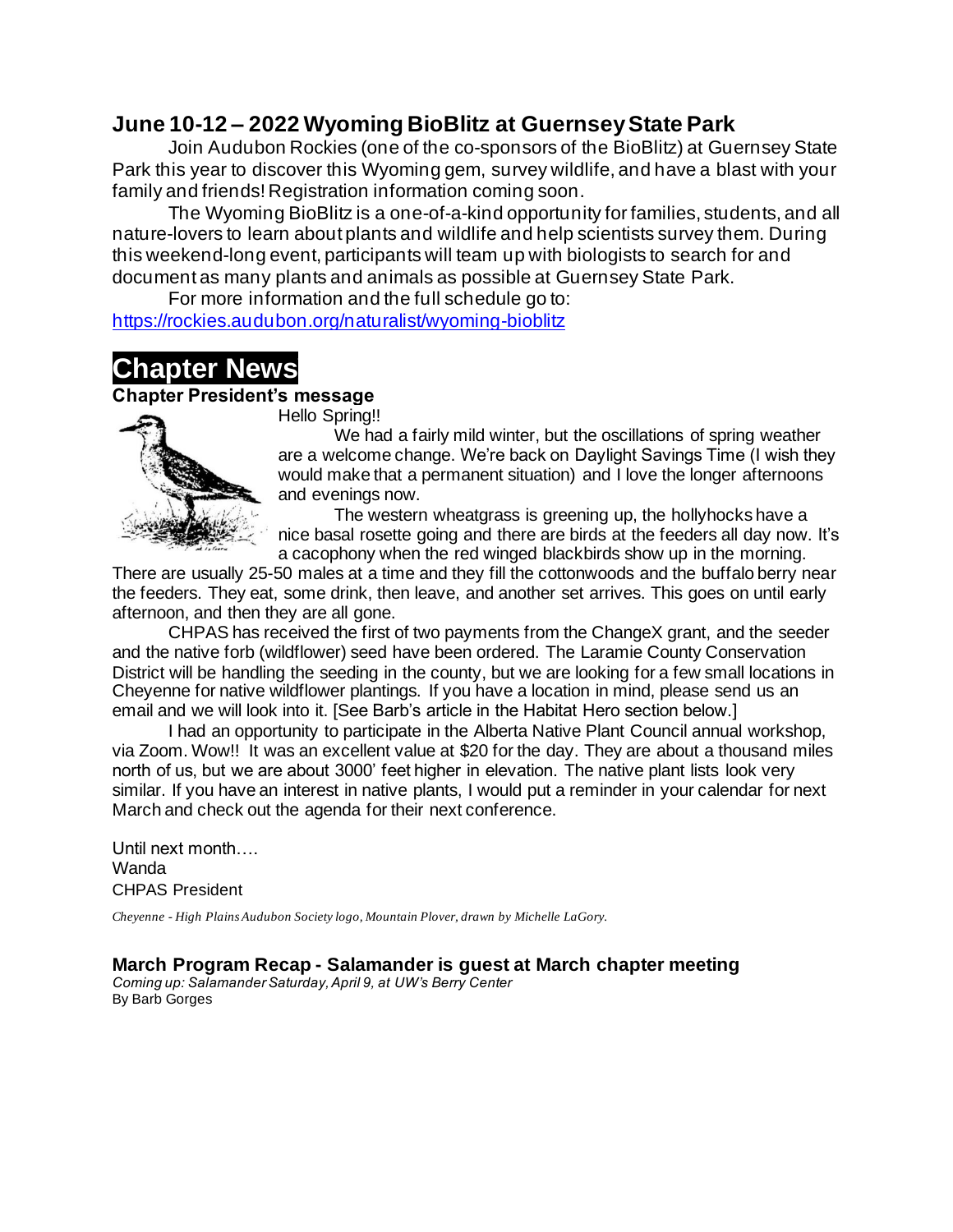The subjects of our speakers usually don't attend our Audubon meetings in the flesh. Instead, we see birds and other wildlife in photos. But Mason Lee, senior project coordinator for the University of Wyoming Biodiversity Institute, brought her ambassador animal, Tim, to our March meeting.

First, Mason introduced us to a few of the 760 species of salamanders worldwide, from the tiny one from Mexico barely longer than the diameter of a coin, to one from China 6 feet long. They are amphibians, beginning life in water and most metamorphose and spend time on land. Their semi-permeable skin helps them breathe but it must stay moist. Salamanders can regenerate lost limbs, tissue, and brain matter, but it works best before metamorphosis.



*Tim, a Western Tiger Salamander at the meeting by Barb Gorges*

Salamanders can have poisonous skin

and Tim and his species, Western Tiger Salamanders, have a poison-producing gland on their tails. They are the only salamander species in Wyoming. They are found throughout the state under 10,000 feet but need a nearby waterbody. They are common, but not seen much.

 Mason is heading up the Laramie Salamander Migration Initiative to raise awareness and collect data throughout the state. In Laramie, salamanders spend the winter in burrows in the neighborhood near LaBonte Park, sometimes sharing with mice and ground squirrels. On rainy nights in mid-April they migrate across the street to the pond where they lay eggs.

Mason and volunteers have acted as crossing guards in past years. Last year they lost 20 salamanders to traffic accidents and carried 250 across the street. This year they will be collecting data on each one before releasing it.

Mason is also interested in hearing about salamanders in other parts of the state. Salamander Saturday will be held at the Berry Center on the UW campus April 9, 10:30 a.m.-1:30 p.m., with free and family-friendly activities. See [http://www.uwyo.edu/uw/news/2022/03/uws](http://www.uwyo.edu/uw/news/2022/03/uws-biodiversity-institute-to-host-laramie-salamander-migration-initiative.html)[biodiversity-institute-to-host-laramie-salamander-](http://www.uwyo.edu/uw/news/2022/03/uws-biodiversity-institute-to-host-laramie-salamander-migration-initiative.html) migration-initiative.html for more about how to take part in the event. To report salamander sightings go

to [http://www.wyobiodiversity.org/index.php/community-science/laramie-salamander-migration-in](http://www.wyobiodiversity.org/index.php/community-science/laramie-salamander-migration-initiative/report-salamander-sighting)  [itiative/report-salamander-sighting.](http://www.wyobiodiversity.org/index.php/community-science/laramie-salamander-migration-initiative/report-salamander-sighting)

Several chapter members have seen salamanders in Cheyenne. Look for them on rainy spring nights near ponds. Please leave salamanders in the wild. But if you do have to rescue one from the road or a window well, try to wear disposable gloves (the non-powdered kind) so that you don't get your body oils and lotions on them.

# **Education and Conservation**

### **Chapter Grants**

For information on our chapter education and conservation grants, see our chapter website at: [www.cheyenneaudubon.org.](http://www.cheyenneaudubon.org/)

# **Habitat Hero**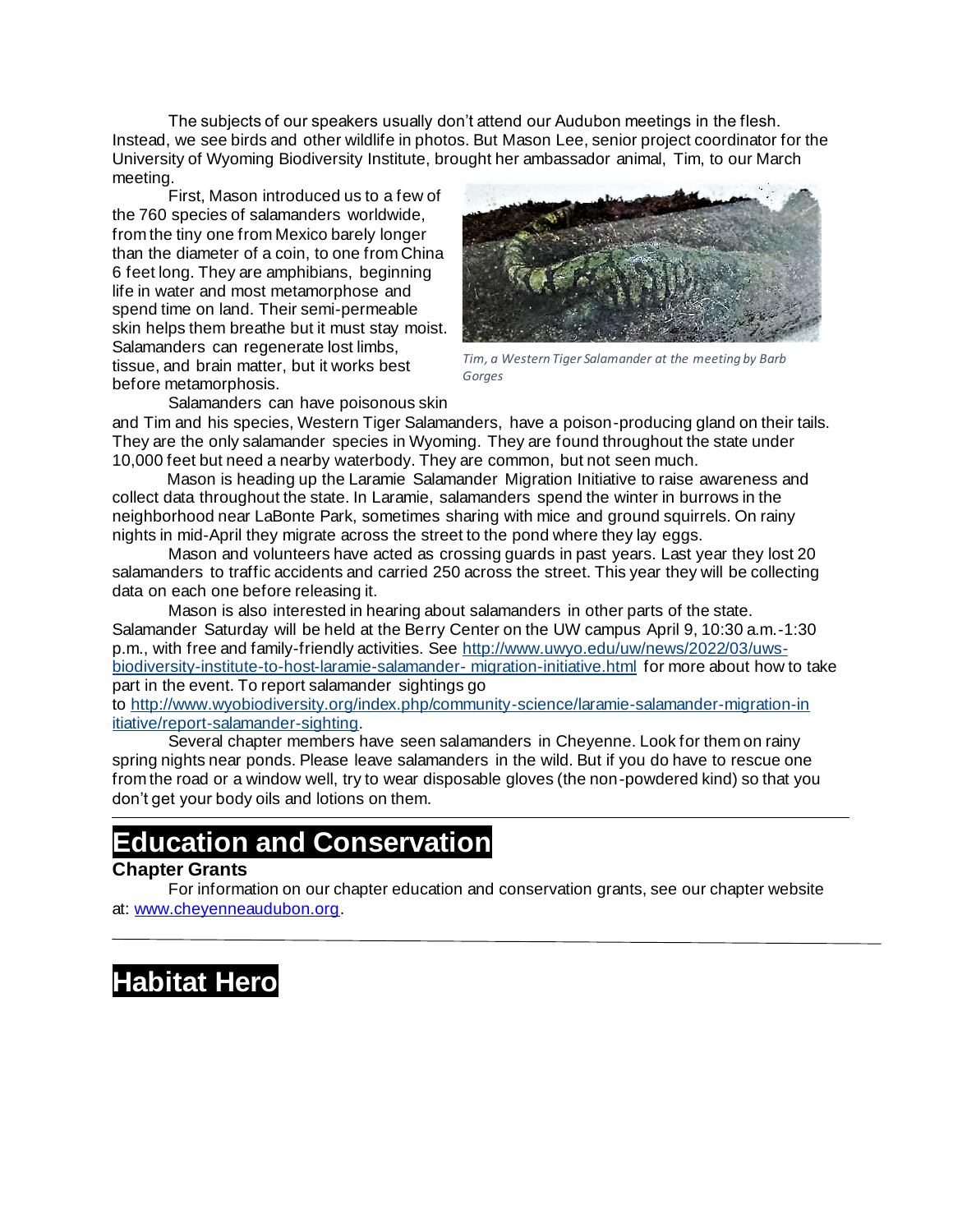

### **Microsoft funds Native Prairie Islands program in Laramie County**

#### By Barb Gorges

 American humorist Erma Bombeck's observation, and 1976 bestseller, "The Grass is Always Greener Over the Septic Tank," foreshadowed a plan to improve pollinator habitat in Laramie County.

 Rex Lockman, wildlife and range specialist for the Laramie County Conservation District, identified the potential of new septic fields for a program he calls "Native Prairie Islands."

 Septic systems are required for wastewater from homes and businesses outside the city's sewer and wastewater treatment system. An underground tank collects all the wastewater (sinks, showers, toilets, washers, dishwashers, etc.) in a concrete vault underground. The solids settle to the bottom and have to be periodically removed.

 The water, however, flows out into a system of perforated pipes about three feet underground known as the leach field. The size of the field depends on the projected water use of the residents. Rex said a typical residential leach field is 3,000 to 4,000 square feet.

 Right now, there is a building boom on small acreage parcels in our county—and many leach fields with bare dirt. Rex wants to see what happens if the leach fields are seeded in native plants, to provide for our small wildlife: bees, butterflies, birds, etc.

 At the same time, Rex's colleague, Jeff Geyer, LCCD water specialist, heard about grants available to communities where Microsoft has facilities—they have a "cloud" on the west side of Cheyenne and are building two more facilities on the east and south sides.

 These community grants are handled for Microsoft by a company called ChangeX. Although community groups can design their own, ChangeX has a website full of ready-to-use communitybased projects to pick from such as community gardens, open orchards, Lego leagues and pop up museums. Jeff must have noticed the one called "Pollinator Partner."

 Because of the way LCCD is set up financially, Rex and Jeff next needed to find a non-profit organization to partner with. Cheyenne – High Plains Audubon Society has been working with them on other projects. Chapter president Wanda Manley, who has had a long and close relationship with the district, helped with the seed list. Chapter secretary Lorie Chesnut, who is sometimes up to her ankles in LCCD wetlands projects, assisted with the grant writing.

 News that the grant request was successful came in March along with the first funds earmarked for a new seeder. It's a little piece of farm equipment that can be pulled behind an ATV or garden tractor to seed raw areas like new septic fields and new construction.

 LCCD will be renting it out like they did the old one, \$75 per day or \$150 per weekend, late Friday afternoon through early Monday morning. The old seeder, after 10 years and many repairs, is being retired.

 The second installment of funds will be for the native wildflower and grass seed mixes. Wanda complained to me that liatris (common name gayfeather or blazing star) costs \$300 per pound of seed. I'm trying to imagine collecting that much in the wild—around Cheyenne last year I only saw a few blooming on the prairie. Growing them for harvest can't be much easier, trying to figure out when tiny seeds are ripe and catching them before they disperse themselves.

 This spring will be an experiment. There will be enough seed for a few people to seed their disturbed ground. A little irrigation will help seedlings get established and luckily septic fields and house construction sites are within reach of a hose. Rex said some new construction is in old wheat fields and those folks will need a lot more seed.

 Jeff is hard at work writing another grant to pay for additional native seed so that it can be offered to more landowners for free.

 These native prairie islands have several advantages. Once established, they won't require irrigation—with the septic system sites a little more green and flowery than other seeded areas. Homeowners on 5 and 10-acre lots will otherwise find themselves competing for ground water with their neighbors, especially as our drought continues.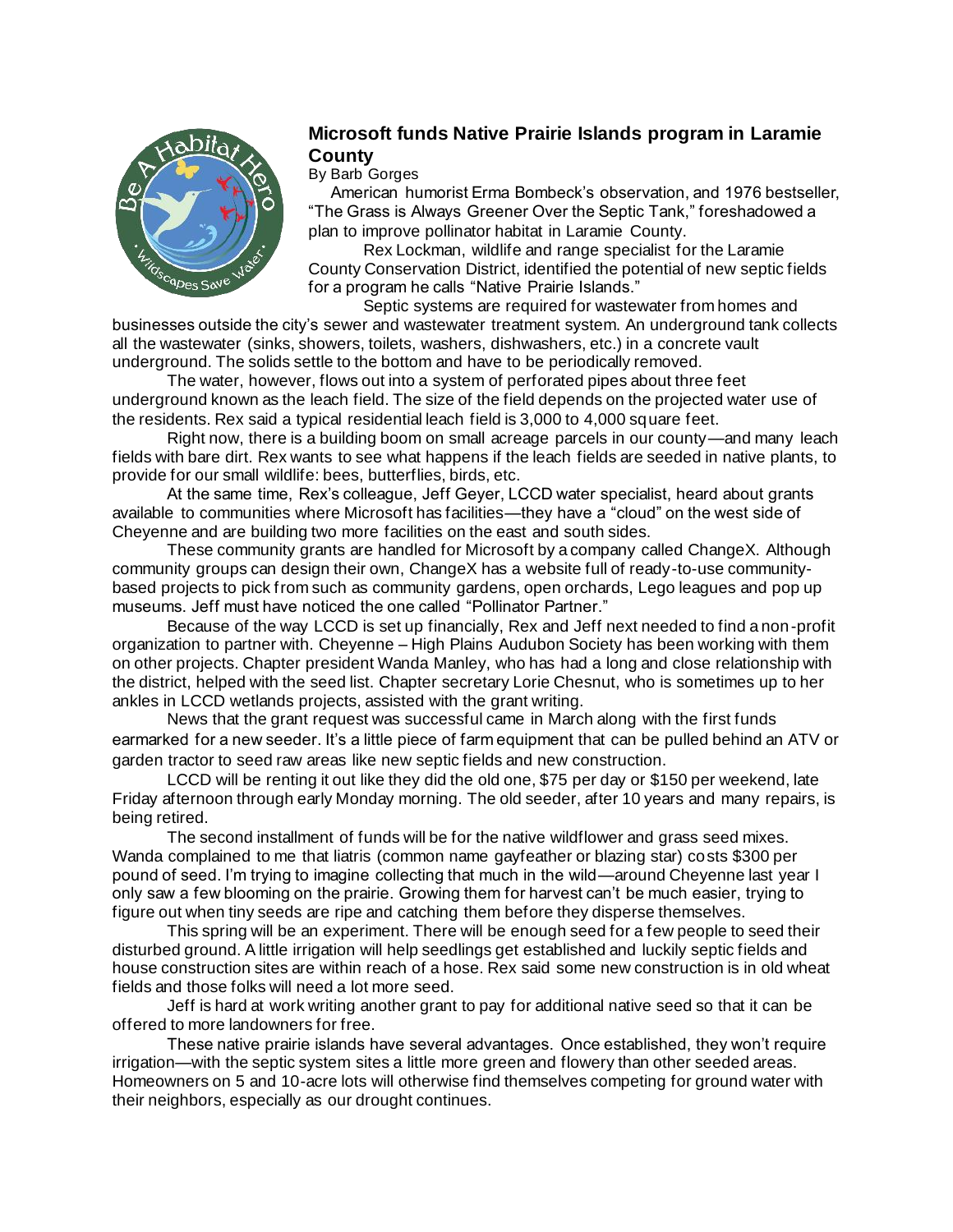Native wildflowers and grasses can shade out the weeds. While some weeds are interesting, the native plants are better at feeding native birds, bees and butterflies. Native plants, especially grasses, shelter native animals, including insects, and grassland birds which nest on the ground and need the cover.

 If anyone in this county knows a thing or two about seeding, it's Rex and Jeff. I'm looking forward to the results of this great idea. And maybe, the island natives will take off across the oceans of prairie and renew their vigor.



*Liatris, common name blazing star, will be included in the seed mix for the Native Prairie Islands program from the Laramie County Conservation District. Photo by Barb Gorges.*

### **Habitat Hero virtual programs from Audubon Rockies**

They have three programs for April:

April 6 – Birding 101

April 13 – Beyond Butterflies and Bees

April 20 – Building Habitat Mosaics

For more information go to:<https://rockies.audubon.org/events?category=habitat-hero>

If registration limits are reached, the webinars don't show on the list of events. Contact Jamie Weiss, *jamie.weiss@audubon.org*, and ask her to put you on the list for getting the link to the recording of the webinar.

# **Bird News**

#### **Audubon Rockies' Blog**

For stories, news, birding information, activities, and more related to birds and bird conservation in Colorado, Wyoming, and Utah, go to [https://rockies.audubon.org/blog](https://rockies.audubon.org/blog.).

### **The World According to Sound**

On April 24th, The World According to Sound is going to take you on a sonic exploration of all things avian.

The World According to Sound has shared a discount code with us to get 25 percent off the \$25 tickets. Just enter the code "BirdsEncore25," when you purchase tickets at: <https://www.theworldaccordingtosound.org/tickets/birds-5rn2x>.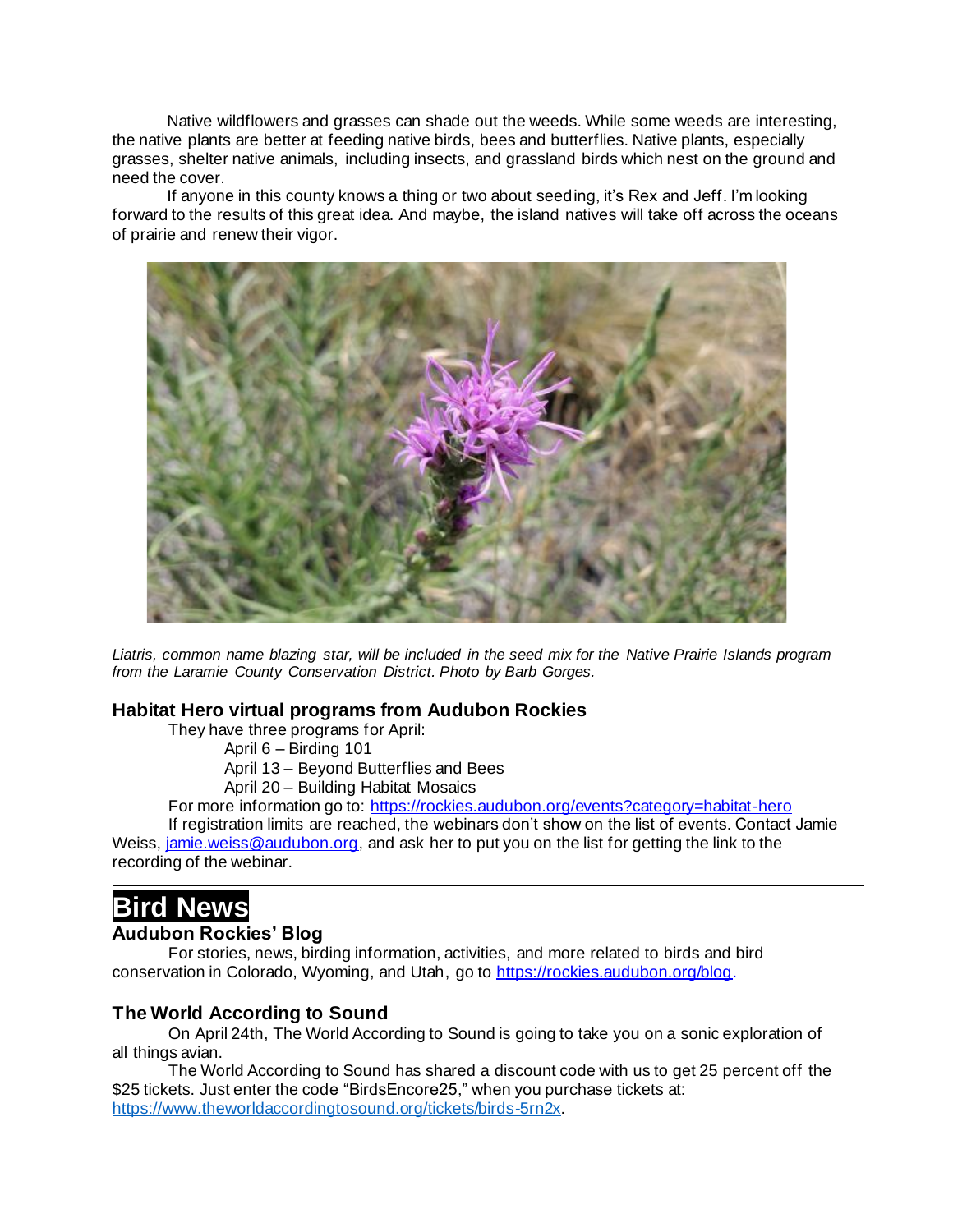And for a sneak listen to some of the sounds you will hear in the show, listen to any of [these](https://nam12.safelinks.protection.outlook.com/?url=https%3A%2F%2Fwww.birdnote.org%2Fcontributed%2F17006&data=04%7C01%7C%7Ca11fa9ec129a4b737be908d9f87d0297%7C84df9e7fe9f640afb435aaaaaaaaaaaa%7C1%7C0%7C637814038057248639%7CUnknown%7CTWFpbGZsb3d8eyJWIjoiMC4wLjAwMDAiLCJQIjoiV2luMzIiLCJBTiI6Ik1haWwiLCJXVCI6Mn0%3D%7C3000&sdata=eg7ndFy6WNREqyTRyv0GYIQ7Dq4g0Nq7MQV8UzI%2FZZI%3D&reserved=0)  [radio episodes](https://nam12.safelinks.protection.outlook.com/?url=https%3A%2F%2Fwww.birdnote.org%2Fcontributed%2F17006&data=04%7C01%7C%7Ca11fa9ec129a4b737be908d9f87d0297%7C84df9e7fe9f640afb435aaaaaaaaaaaa%7C1%7C0%7C637814038057248639%7CUnknown%7CTWFpbGZsb3d8eyJWIjoiMC4wLjAwMDAiLCJQIjoiV2luMzIiLCJBTiI6Ik1haWwiLCJXVCI6Mn0%3D%7C3000&sdata=eg7ndFy6WNREqyTRyv0GYIQ7Dq4g0Nq7MQV8UzI%2FZZI%3D&reserved=0) that The World According to Sound made with BirdNote.

### **February 19 – Report: Birding trip to Game & Fish Pheasant Farm and Table Mountain WMA**

by Mark Gorges

It was a sunny but breeze day. After stopping at the Meridan Rest Area on our way north, we were met by nine Wild Turkeys on the side of the road.

Eleven people came on our tour of the pheasant farm near Yoder, WY. Be sure to read Barb's article at the bottom of the newsletter for a detailed

description of that very informative tour.

After the pheasants we drove around to the Table Mountain Wildlife Management Area. There we were impressed with seeing over 600 Sandhill Cranes fly up in a flock when an eagle flew over the area where they were feeding. Throughout the day we saw the following bird species:

Canada Goose Wild Turkey Ring-necked Pheasant Sandhill Crane Bald Eagle Red-tailed Hawk Rough-legged Hawk American Kestrel Blue Jay Black-billed Magpie European Starling Mountain Bluebird Horned Lark Western Meadowlark Red-winged Blackbird





*Crane Photos by Mark Gorges*

#### **March 25 – Cheyenne Country Club survey results**

*By Chuck Seniawski* 7:51 AM - 10:09 AM Protocol: Traveling 2.9 mile(s) Checklist Comments: 32 degrees. Grant Frost, Bill Gerhart, Mark Gorges, Vicki Herren, Jerry Johnson, Chuck Seniawski, Pete Sokolosky, Roy West. 24 species Canada Goose 64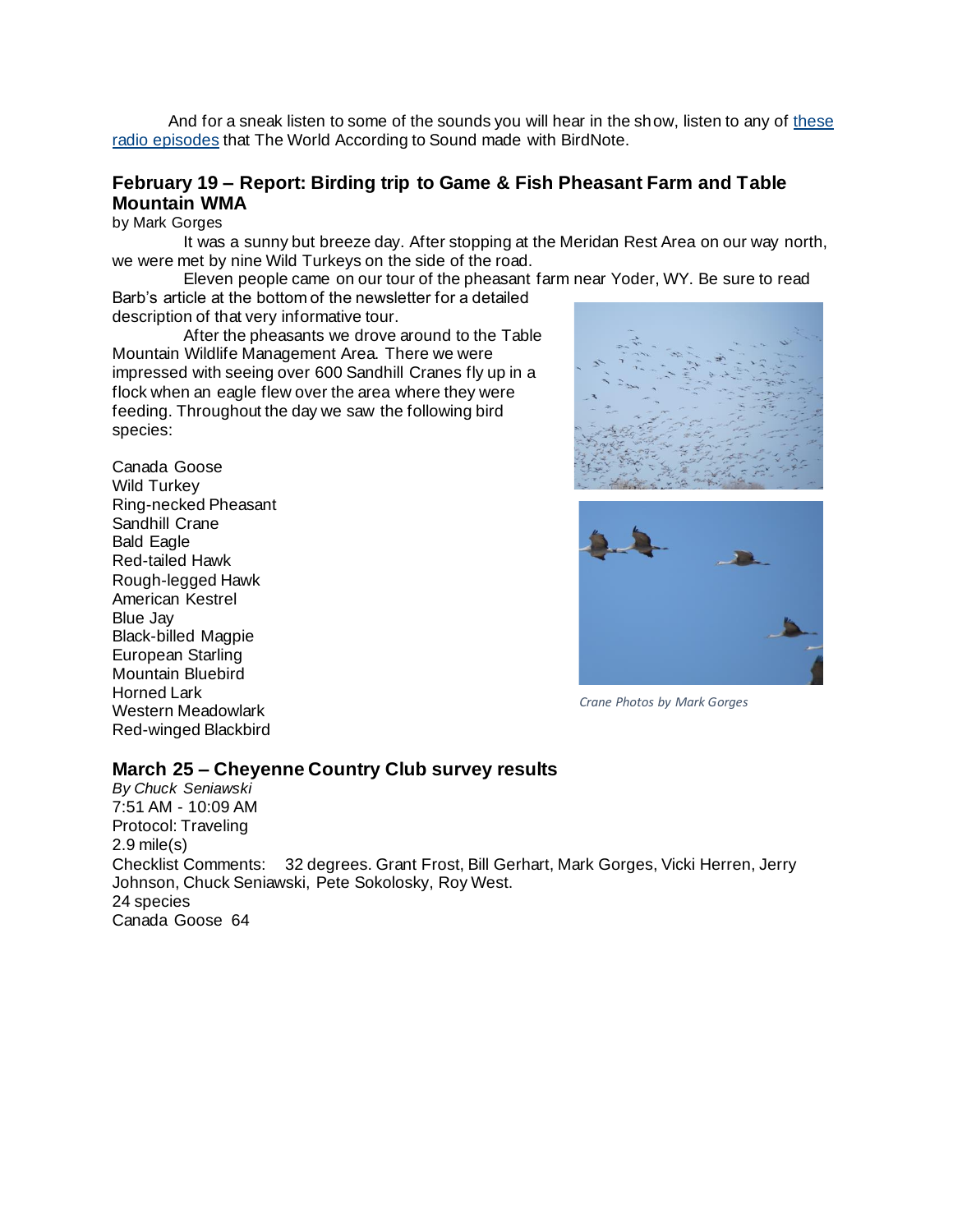Gadwall 39 American Wigeon 9 Mallard 18 Redhead 5 Lesser Scaup 18 Common Merganser 1 Rock Pigeon (Feral Pigeon) 5 Eurasian Collared-Dove 7 Great Blue Heron 2 Red-tailed Hawk 1 Downy Woodpecker 1 Hairy Woodpecker 3 Northern Flicker 5 Black-billed Magpie 10 American Crow 11 Mountain Chickadee 5 Red-breasted Nuthatch 4 European Starling 9 American Robin 3 House Sparrow 8 House Finch 7 Dark-eyed Junco 4 Red-winged Blackbird 18



*Red-winged Blackbird, March 25 at the Country Club by Mark Gorges*

View this checklist online at <https://ebird.org/checklist/S105554095>

### **WGFD bird farm pheasants recruit hunters; sage grouse farming appeases developers**

By Barb Gorges

 It's a matter of degrees when you are in charge of raising thousands of ring-necked pheasants.

 Ben Milner, bird farm coordinator for Wyoming Game and Fish Department's Downar Bird Farm near Yoder, is also scrupulous about cleanliness, especially with the storm clouds of avian flu gathering on the eastern horizon.

 Grant Frost, field trip chair for the Cheyenne – High Plains Audubon Society, arranged for Ben to give us a tour in mid-March, before the eggs start rolling in. Before we could enter the facility, we had to step onto a soapy mat and squelch around a bit to kill any germs. Inside it looked clean enough to perform surgery.

 Each year, 18,000 pheasants are produced here, and another 16,000 at Game and Fish's bird farm in Sheridan. Sheridan started in 1938 and Downar in 1963.

 Each fall, Ben holds back 135 roosters and 1350 hens for breeding while the rest are released for hunting. The breeders make their home in nine acres of enormous pens secured against predators.

 When the spring breeding season kicks in, each hen would normally stop laying after filling a nest with 12 to 15 eggs. But because employees go out every day to collect eggs, and hens have access to nutritious food, each averages 40-50.

The eggs are sorted, cleaned and stored in racks sized for pheasant eggs, smaller than chicken eggs, at 55 degrees which suspends development of the embryos. When there are 6,700 eggs, they move to the giant incubator and 99.7 degrees. The racks tip every 1 to 3 hours to imitate the hen turning the eggs in her nest, keeping the embryos from sticking to the shells.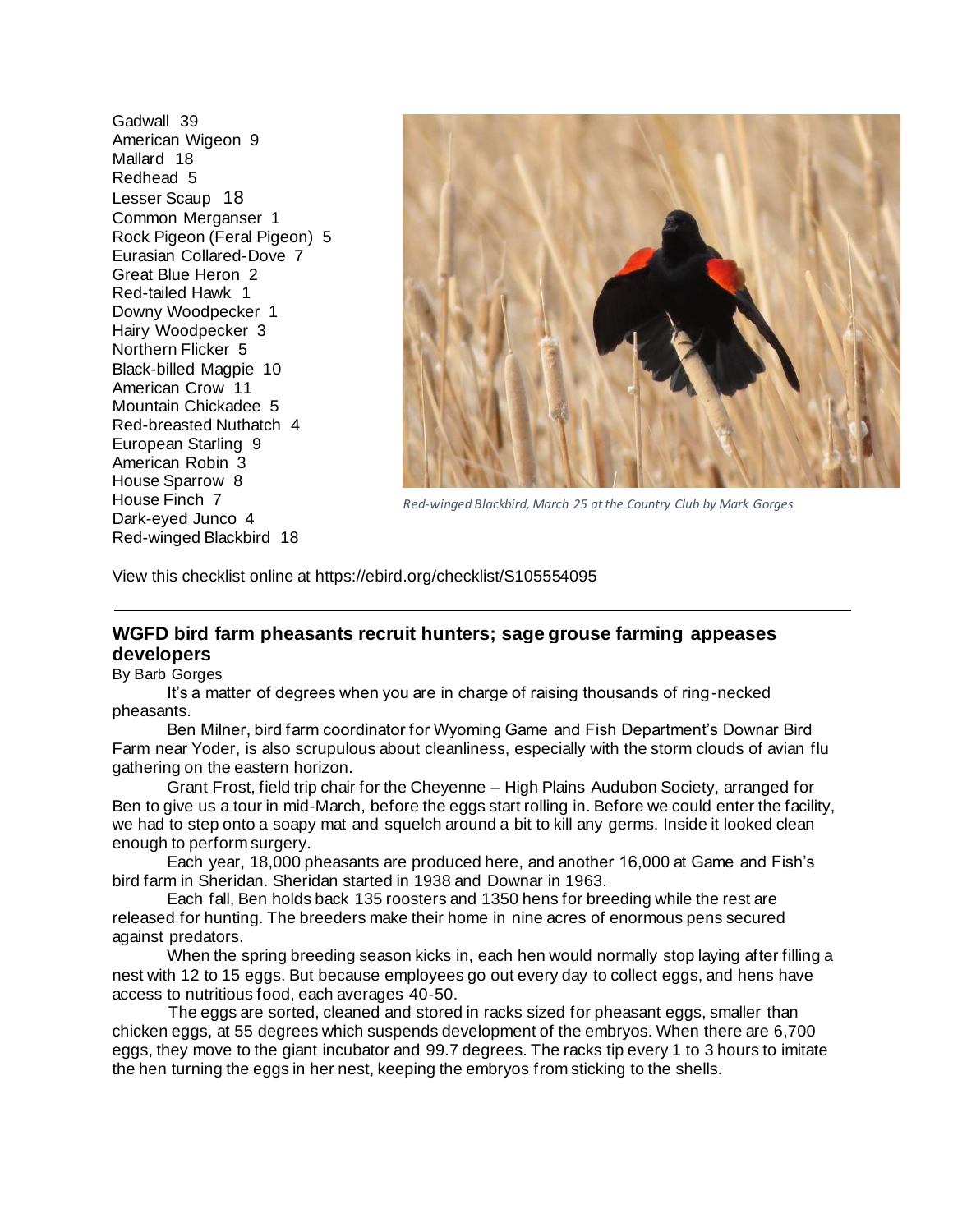After 19 days, the eggs are placed in the hatcher, in chick-sized trays where they can hatch. After that, chicks move into brooder houses where heaters set at 100 degrees substitute for brooding hens. They are soon pecking at waterers and feed.

After two weeks the chicks are allowed to walk in and out of small outside pens, and then eventually into the larger pens. These pens are so large that they are farmed. The crop is kochia an invasive weed in everyone's garden, but it provides good cover and food in addition to the purchased feed.

The old brood stock is released in May at Springer and Table Mountain Wildlife Habitat Management Areas as well as several walk-in areas.

Wyoming has not allowed raising exotic or native game animals privately, except exotic birds. At Downar, Game and Fish settled on ring-necked pheasants, natives of Asian jungles. Private bird farms order eggs and raise pheasants and other exotic gamebird species. Very few escape and reproduce because they are hunted by sportspeople and predatory animals.

Why does Game and Fish continue to produce an artificial population of pheasants, basically for put and take hunting? Ben sees pheasants as a way to introduce hunting to kids and adults, including women who have traditionally made up a small percentage of hunters. Game and Fish sponsors three kids-only hunt days each season on the Springer WHMA and four in November at Glendo State Park to help recruit the next generation.

Historically, it was hunters who raised funds through licenses and tags and lobbied for wildlife so that it wouldn't be extirpated by other interests such as farming, ranching, mining and energy extraction. So, thank those early hunters when you enjoy watching Wyoming wildlife.

Unfortunately, a few developers, alarmed by decreasing populations, think the bird farm method will make up for the loss of sage grouse habitat due to development. I'm discouraged that somehow influential people were able to convince the Wyoming legislature that this could be done by a private company.

Legislation gave Diamond Wings Upland Game Birds five years to give it a try, but this session they had to ask for and received another five, despite a large turnout against.

It turns out raising sage grouse is not like raising chickens—or pheasants.

First, there are no captive flocks to gather eggs from. Diamond Wings is allowed to steal up to 250 eggs per year from hens in the wild. So much for calling this captive "breeding." Sage grouse hens do not lay more eggs when they lose them, like the pheasants do. Plus, sage grouse chicks apparently need more instruction from the hens to succeed, unlike the pheasants.

Studies in Utah and Colorado concluded that captive breeding is not a viable way to increase sage grouse populations. Wildlife biologists say protecting sagebrush habitat is best. And what's good for sage grouse is good for other sagebrush-dependent wildlife.

People from many areas of expertise agreed on a Wyoming sage grouse management plan back in 2015 to keep them from being listed as threatened or endangered, avoiding a host of public land use restrictions.

For an update on sage grouse, please join Cheyenne Audubon April 19, 7 p.m., in the Cottonwood Room, Laramie County Library, 2200 Pioneer Ave. A Zoom link will be available at [www.CheyenneAudubon.org](http://www.cheyenneaudubon.org/) close to the date.



Wyoming Game and Fish Department's Ben Milner, bird farm coordinator, explains how the Downar Bird Farm incubator will hold 6,700 ring-necked pheasant eggs until they need to be moved to the hatcher. Photo by Barb Gorges.